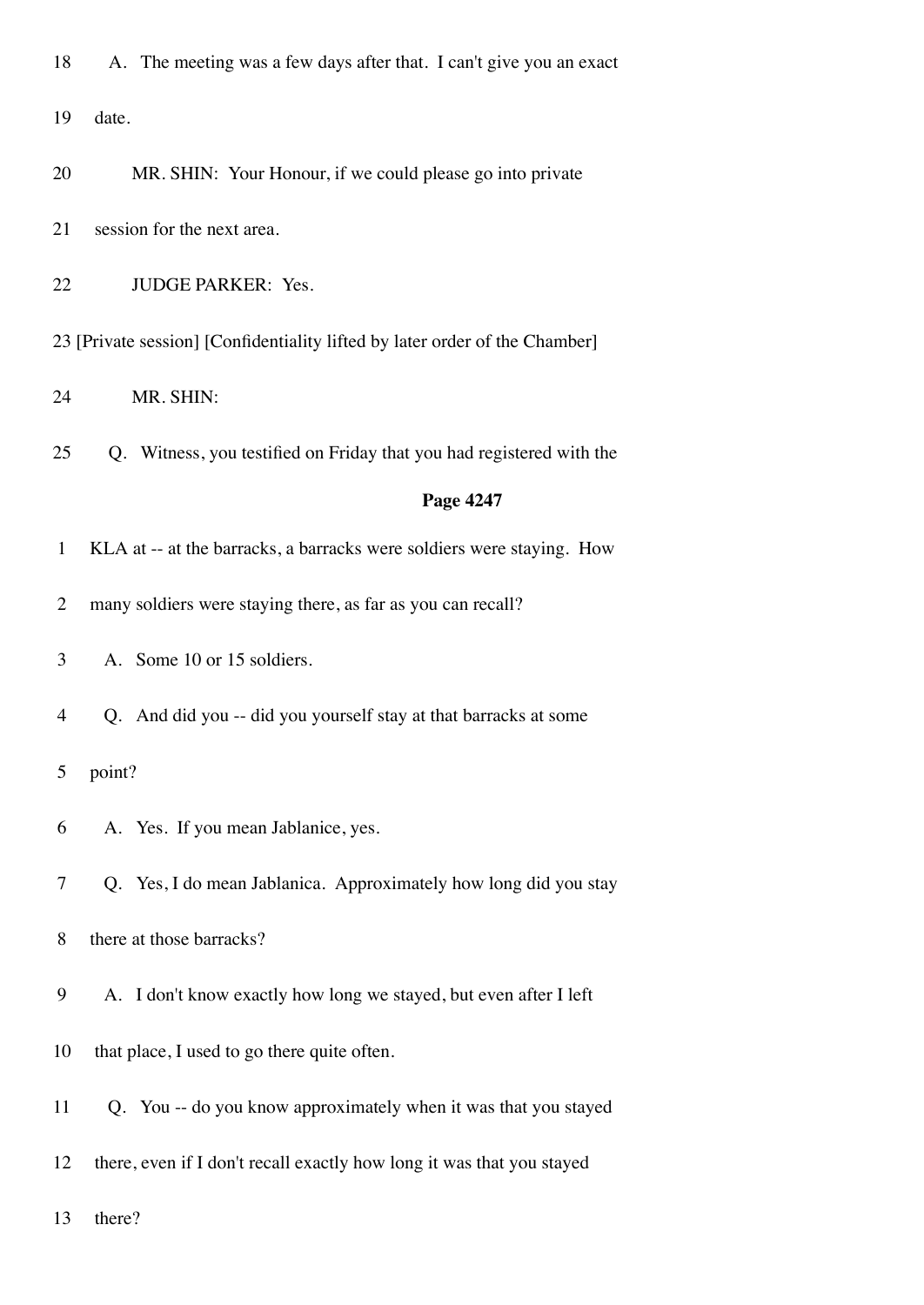| 14           | A. Are you asking me about the time I went there or                     |
|--------------|-------------------------------------------------------------------------|
| 15           | Q. I'm sorry, my question wasn't clear. Can you tell us what --         |
| 16           | when it was that you were staying at the barracks in Jablanica, and you |
| 17           | can do that by what month or months it is was, or by any other way that |
| 18           | you can explain that.                                                   |
| 19           | A. I stayed there when I first went. That is, in April. Up to           |
| 20           | early May. But during the time we also left the place, we went to other |
| 21           | places, to other surrounding villages. After 21st of May, I remember    |
| 22           | that I personally went back there again.                                |
| 23           | Q. If we could just focus on -- on April first -- sorry, on the         |
| 24           | month of April.                                                         |
|              |                                                                         |
| 25           | Apart from the 10 or 15 soldiers including yourself staying             |
|              | Page 4248                                                               |
| $\mathbf{1}$ | there, was there -- did you see anybody else who was there?             |
| 2            | A. Yes, I have seen, but I'm not getting the point of your question.    |
| 3            | Q. Were you aware of any persons who were being detained there?         |
| 4            | A. Yes.                                                                 |
| 5            | Q. When did you first become aware of this?                             |
| 6            | A. I learned that for the first time on the day I went there.           |
| 7            | Q. Did you see anyone who was being detained there at that time?        |
| 8            | A. Yes, I've seen two persons.                                          |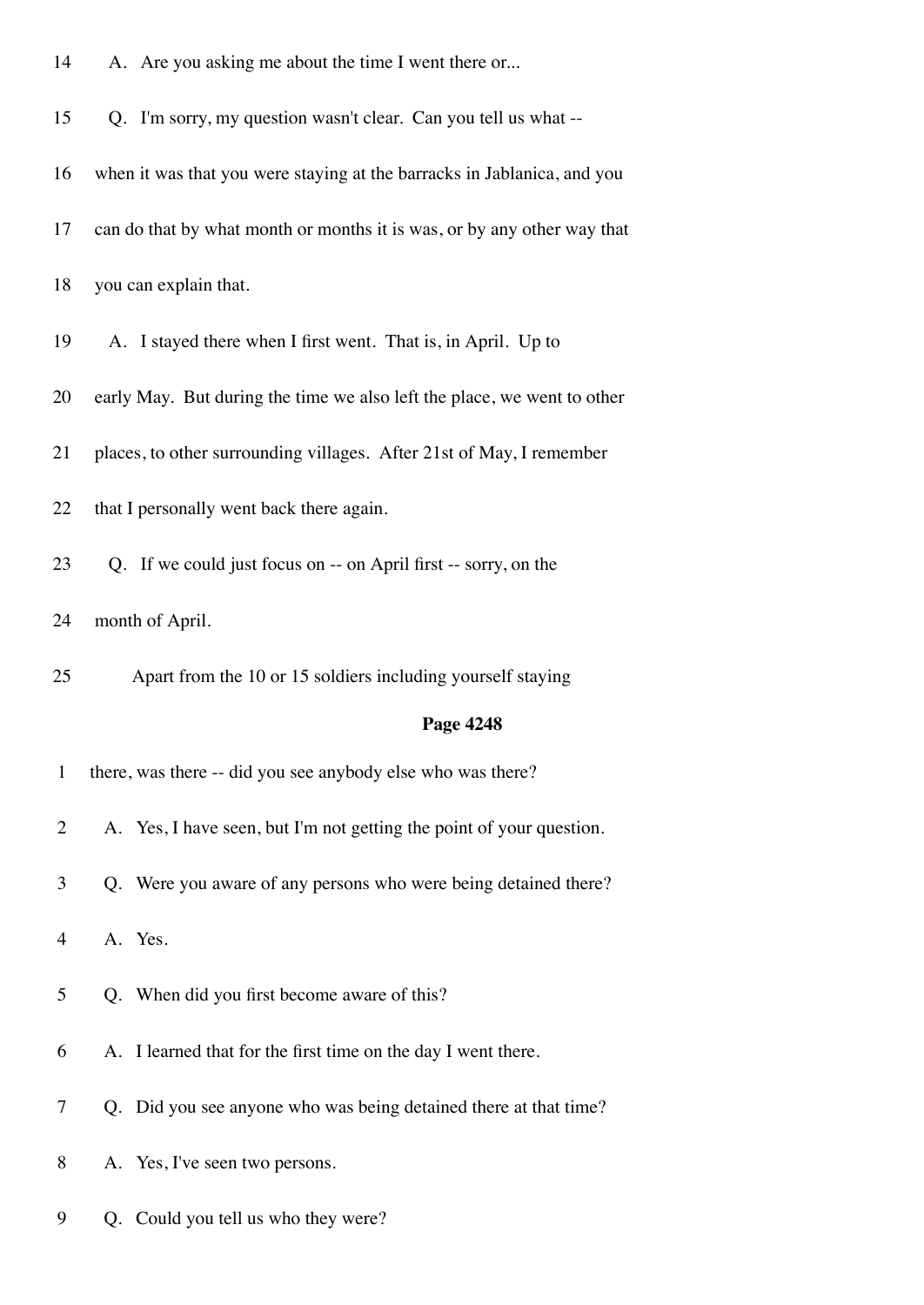| 10           | A. Afrim Morina, from Gjakova, someone by the name of Idriz, he was      |
|--------------|--------------------------------------------------------------------------|
| 11           | from Polac of Drenica. He lived in Prizren at that time before he was    |
| 12           | taken to that place.                                                     |
| 13           | Q. Could you describe to us where in those barracks you saw those        |
| 14           | two people?                                                              |
| 15           | A. They were in the same building where I too stayed for some days.      |
| 16           | Q. Could you tell us more specifically where in that building you        |
| 17           | saw these two people?                                                    |
| 18           | A. In the same building that I stayed, meaning that this was the         |
| 19           | only building that was like a barracks, if you like, where soldiers      |
| 20           | stayed.                                                                  |
| 21           | Q. Perhaps if I could ask it this way: Could you please describe         |
| 22           | the barracks, the physical layout?                                       |
| 23           | A. Yes. It is located at the -- the exit of Jablanice village. In        |
| 24           | the direction where you live Jablanica, in the direction of Decane. It   |
| 25           | is on the right side of the road. There were two big wooden gates. One   |
|              | Page 4249                                                                |
| $\mathbf{1}$ | part of it was covered. When you enter the gate on the left side of the  |
| 2            | yard, there is a small house with four rooms. It is a bit higher from    |
| 3            | the ground. It had a small cellar when you entered it, on the left side, |
| 4            | in the next room -- in the second room was where we stayed. That was the |
| 5            | place where I saw those two persons.                                     |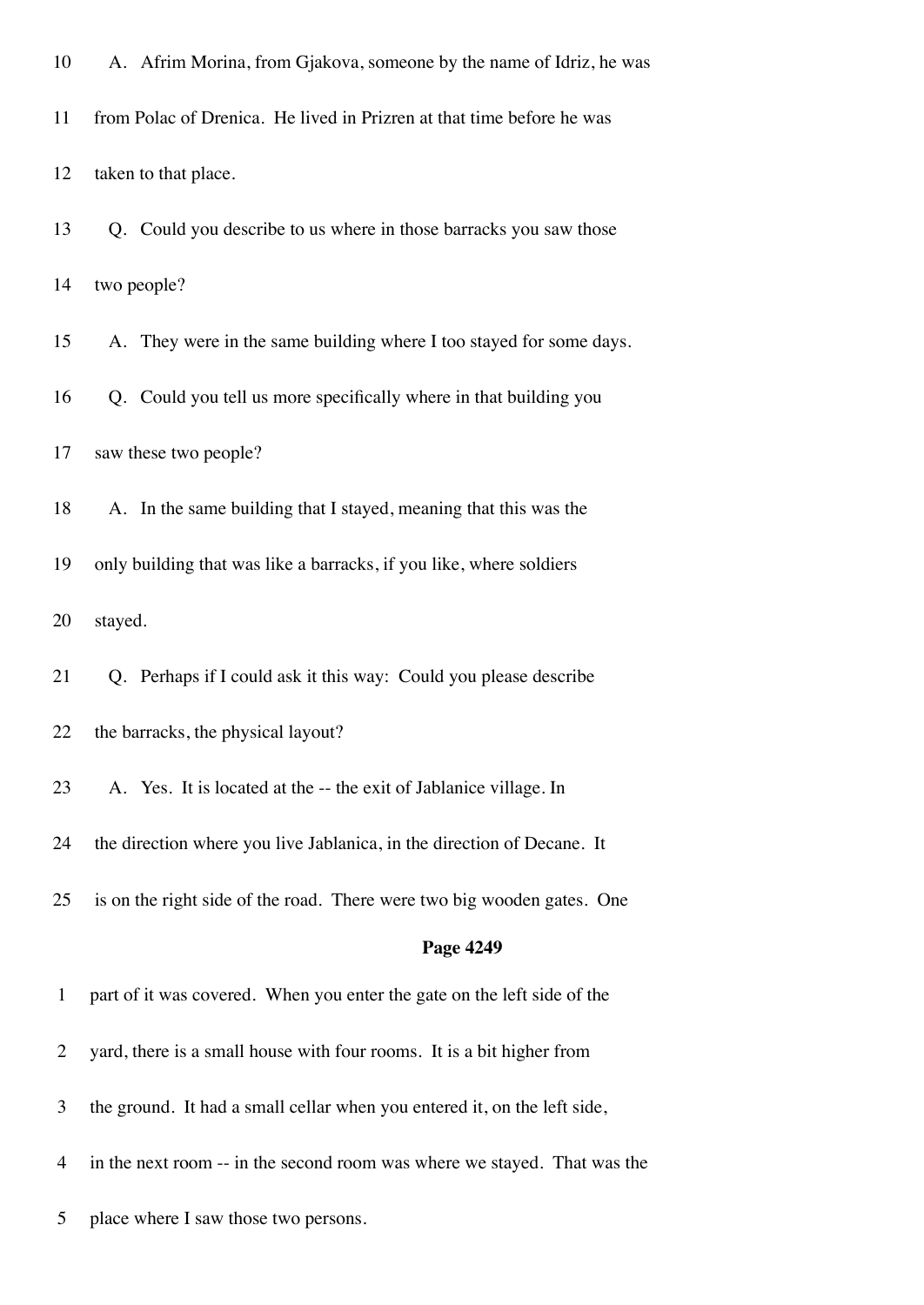|  |  |  | 6 Q. In the room where you saw those two persons, was -- was the door |
|--|--|--|-----------------------------------------------------------------------|
|--|--|--|-----------------------------------------------------------------------|

7 locked?

- 8 A. No, it was not.
- 9 Q. Were there -- were there any guards at the door?
- 10 A. I can't say that there were guards in the proper sense of the
- 11 word because we soldiers could go in, could go out. There wasn't
- 12 somebody designated to be a guard.
- 13 Q. Were there any guards at the house, if not actually at the door?
- 14 A. Yes. At the entrance we used to -- to be guard, to stand there
- 15 and guard in shifts by three or four hours.
- 16 Q. Now, turning back to the two persons that you say that you saw
- 17 there and beginning with Afrim Morina. What was his physical condition

- 19 A. I used to know Afrim Morina, but when I saw him there, he wasn't
- 20 in a good state. He was beaten. There were some signs on his face. He
- 21 used to wear glasses, reading glasses.
- 22 Q. The translation said that there were some signs on his face.
- 23 Could you explain that, please?
- 24 A. Yes. Signs, meaning when somebody hits you, you know, and you
- 25 can find the injuries, you can see the marks of injuries or the scars on

#### **Page 4250**

1 the face.

<sup>18</sup> when you saw him?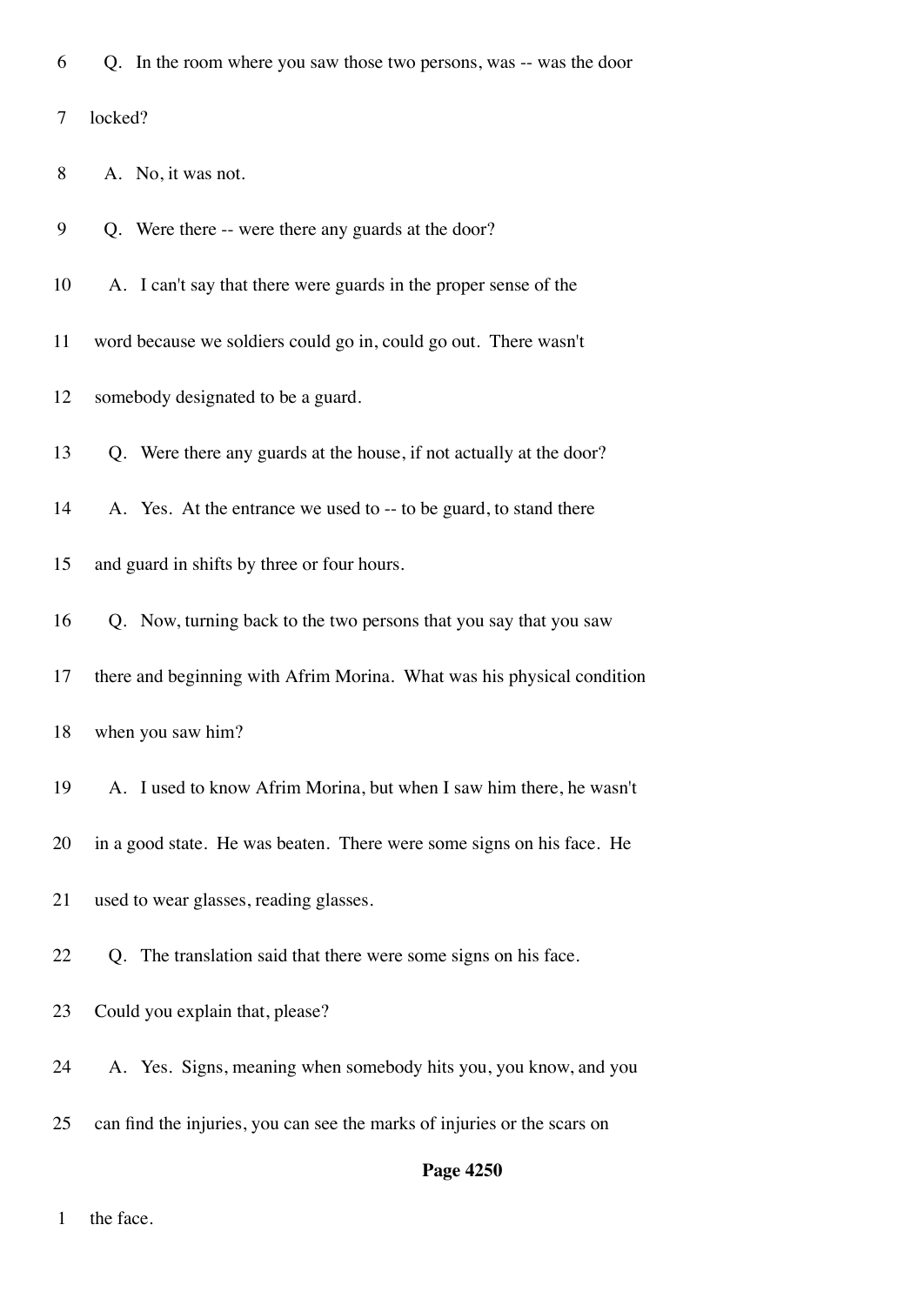|  |  |  |  |  |  |  | Q. And what was the physical condition, as far as you saw, of the |  |  |  |  |  |  |
|--|--|--|--|--|--|--|-------------------------------------------------------------------|--|--|--|--|--|--|
|--|--|--|--|--|--|--|-------------------------------------------------------------------|--|--|--|--|--|--|

3 other person, this Idriz?

| $\overline{4}$ | A. His physical condition was also bad. He was shrunk. He too had        |
|----------------|--------------------------------------------------------------------------|
| 5              | signs or marks. I can't tell you whether there were many of them or not, |
| 6              | but there were some.                                                     |
| 7              | Q. Why were these two persons being held there?                          |
| 8              | A. To my recollection, from what I heard there, also from Afrim          |
| 9              | directly and also from Idriz, Idriz came from Drenica, and he said that  |
| 10             | he had talked with someone from the KLA there. He came to Dukagjin       |
| 11             | plateau to find someone to find arms. Afrim was his friend. Afrim was    |
| 12             | someone who had been engaged in activities or in the organisation field  |
| 13             | regarding the Kosovo issue. They met and they came together. And they    |
| 14             | asked for weapons. I'm not clear but this is how it was then. This is    |
| 15             | what both of them told me.                                               |
| 16             | When they came to the headquarters, they were told that, We will         |
| 17             | talk with the leader who sent you here. Idriz said to me that somebody   |
| 18             | which the pseudonym of Lisi, this is what he told me, that is Idriz,     |
| 19             | after contacting that certain Lisi, they told him that you are lying,    |
| 20             | nobody has sent you. You have come here to gather information and this   |
| 21             | is where the bad thing that happened to them started.                    |

22 Q. And when you say that this is when the bad thing that happened to

23 them started, could you explain what you mean by that?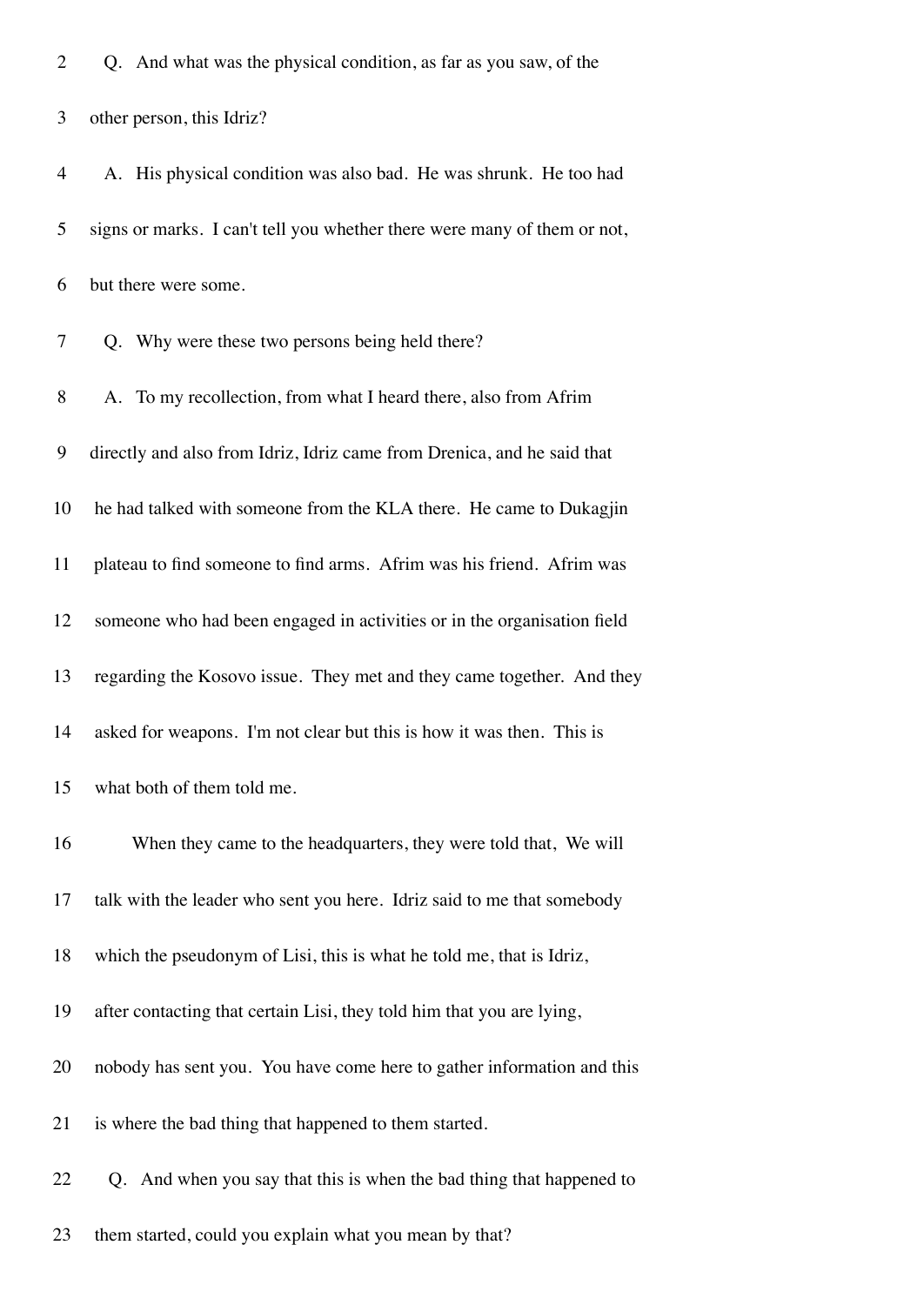24 A. By this I mean their maltreatment. And the scars and the signs

25 that I saw with my own eyes.

#### **Page 4251**

1 Q. Do you know how long those two were in that barracks in detention

2 in Jablanica?

3 A. I don't know exactly, but I know that when I went there, they

4 were there.

5 Q. Could you say roughly. Were they there for more than a week or

6 less than a week?

7 A. I don't know. I didn't discuss this so I cannot tell you whether

8 it was one or two weeks.

9 Q. Do you know what ultimately happened to Afrim Morina and to this

10 Idriz?

11 A. I met Afrim much later, maybe it was even earlier that I met him, 12 but I remember meeting him sometime in August. I'm not certain about the 13 time. I can describe the conversation I had with him. He told me that I 14 left and I went to Baran, in Azem municipality [phoen] [as interpreted], 15 under the command of Tahir Zema. They had barracks there. It was in 16 August after I returned to Jablanica for some days. I was in Jablanica 17 with some friends of mine whom I knew from the past, when I was a 18 soldier, and I said so him, Are you coming? No, he said, because you 19 know what I have been through. I know that he told me that he was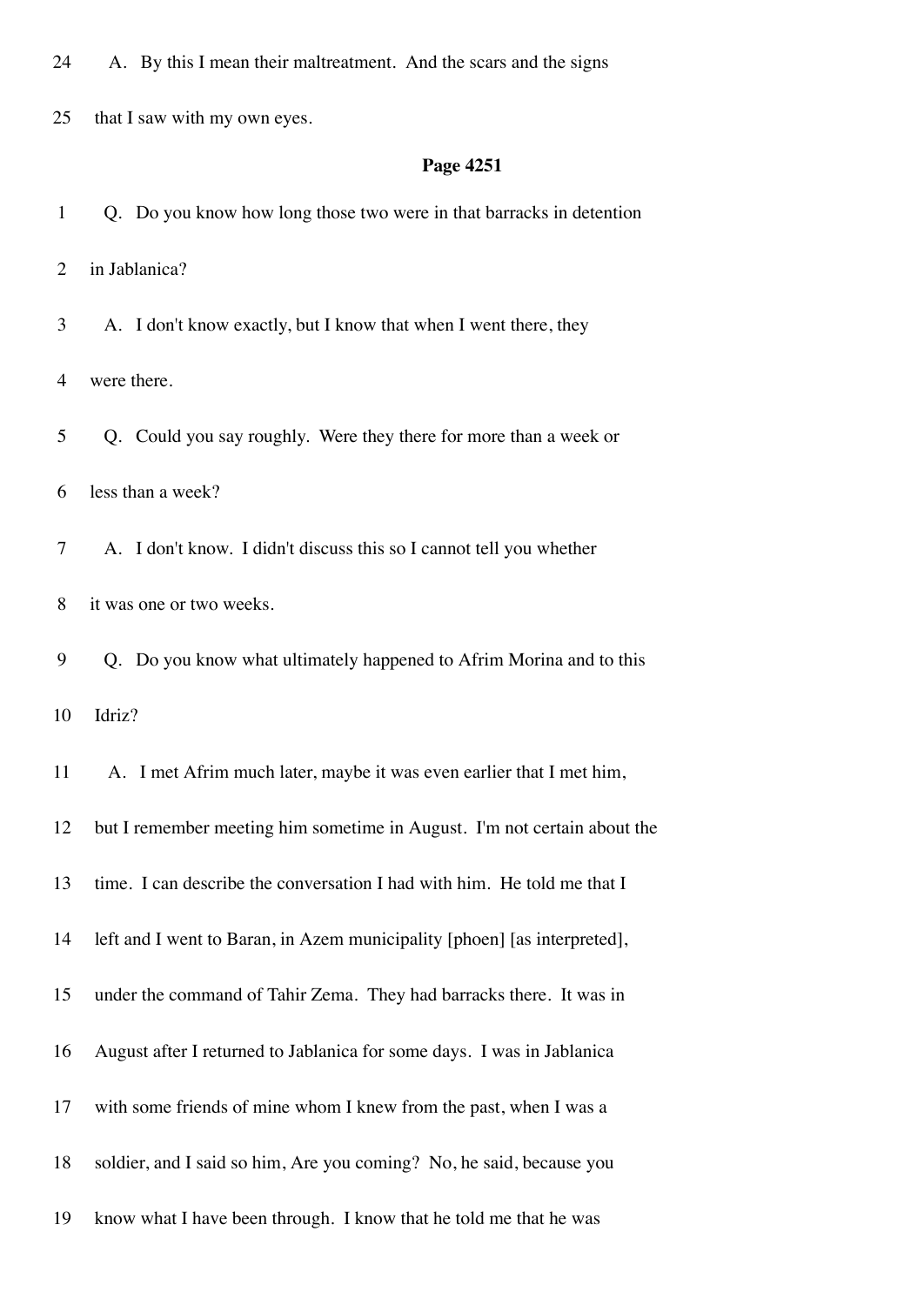| 20             | injured at the entrance to Gllogjan. I said I went there as              |
|----------------|--------------------------------------------------------------------------|
| 21             | reinforcements and he was injured on his arm. He showed me the wound.    |
| 22             | He showed me also about Idriz. He said, Yes they accepted him as a       |
| 23             | soldier. He participated in the attack on Jablanica. He wasn't good      |
| 24             | enough and he was killed by the Serbs. Then he was massacred, he said.   |
| 25             | Q. And just so that we're clear, when you say that Afrim told you        |
|                | Page 4252                                                                |
| $\mathbf{1}$   | that hes with a soldier and that Idriz had become a soldier, what -- who |
| $\overline{2}$ | were they soldiers for? Was that -- I'll leave it at that: Who were      |
| 3              | they soldiers for?                                                       |
| 4              | A. They were KLA soldiers, but I -- but I know that Afrim went to        |
| 5              | Jaran [phoen], whereas Idriz to Jablanice headquarters.                  |
| 6              | Q. Did you see other people who were being detained at those             |
| 7              | barracks in the month of April?                                          |
| 8              | A. I don't remember.                                                     |
| 9              | Q. Did you see anyone there who was detained in the month of May?        |
| 10             | A. Yes. In May, on the 21st of May, I saw two.                           |
| 11             | Q. Could you --                                                          |
| 12             | A. They were tied up.                                                    |
| 13             | Q. I'm sorry to interrupt. Could you tell us who it was that you         |
| 14             | saw?                                                                     |

15 A. Their names I don't know.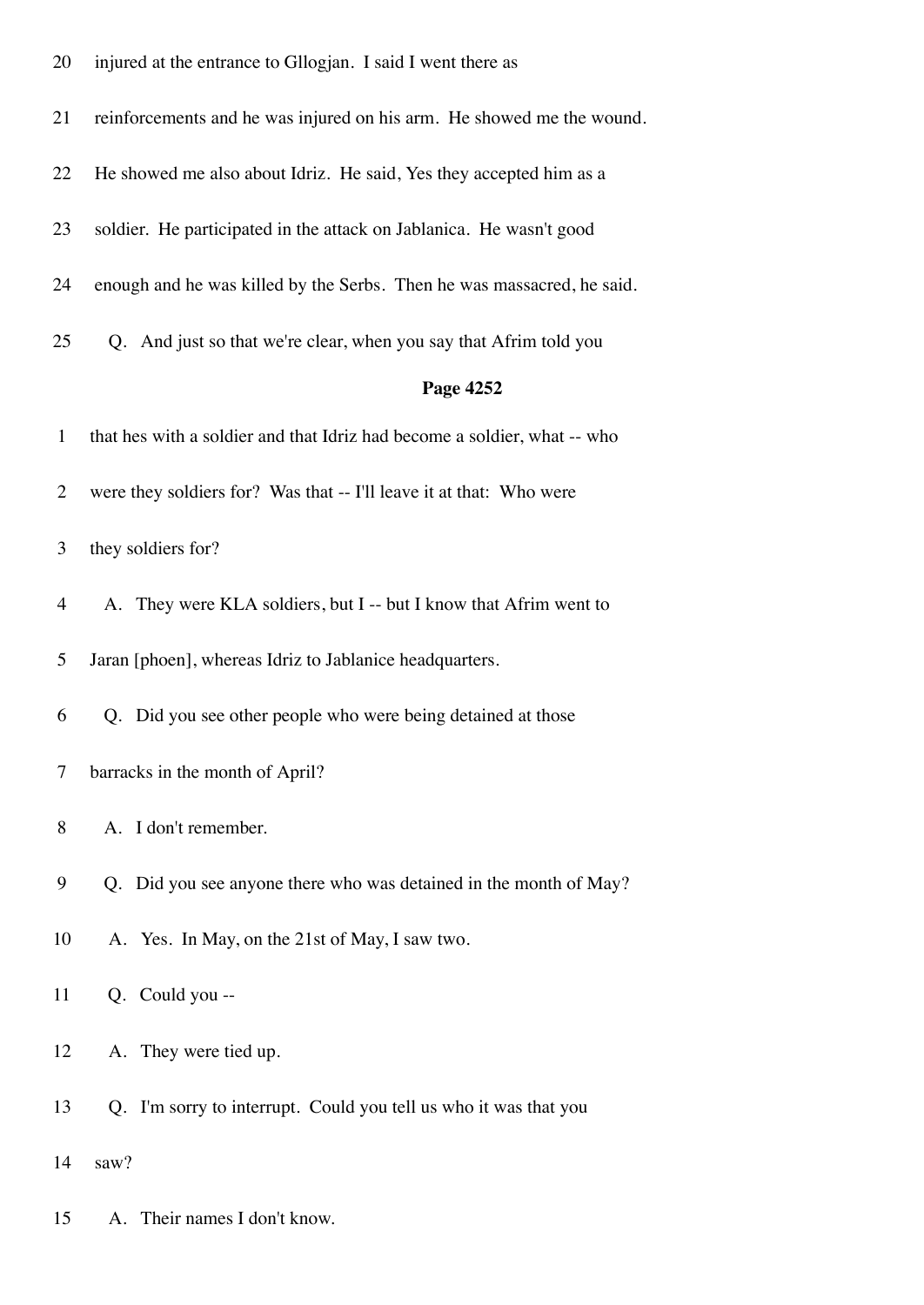| 16 |  | Q. Was there anything that you did know about them, if not their |  |  |  |  |  |  |  |
|----|--|------------------------------------------------------------------|--|--|--|--|--|--|--|
|----|--|------------------------------------------------------------------|--|--|--|--|--|--|--|

17 names?

| 18             | A. Those two persons on the 21st of May in the morning, that day         |
|----------------|--------------------------------------------------------------------------|
| 19             | that I participated in the front fighting where a friend of mine got     |
| 20             | killed, I saw them earlier. They said that they were Roma or Gypsy -     |
| 21             | this is what is what we say - they suspected them of something. I didn't |
| 22             | see them anymore that day and I wasn't interested in them. When we       |
| 23             | returned on the same day in the evening, I know that I saw them in that  |
| 24             | part that was covered, it was lam [phoen], we called it, like a stable.  |
| 25             | They were tied with a wire and I know that they were son-in-law and      |
|                | Page 4253                                                                |
| $\mathbf{1}$   | father-in-law. That is, they were in-laws.                               |
|                |                                                                          |
| $\overline{2}$ | Q. And just to clarify, when you say that you saw them in that part      |
| 3              | that was covered, is that a part of the barracks in Jablanica?           |
| 4              | A. Yes.                                                                  |
| 5              | Q. And when you tell us that they suspected them of something, who       |
| 6              | is the "they"? Who suspected these two persons of something?             |
| 7              | A. The fact that they were tied up means that they were suspected of     |
| 8              | one thing or another. I can't tell you who suspected of them, because I  |
| 9              | didn't know who brought them there.                                      |
| 10             | Q. Did you learn anything about what it was that they were suspected     |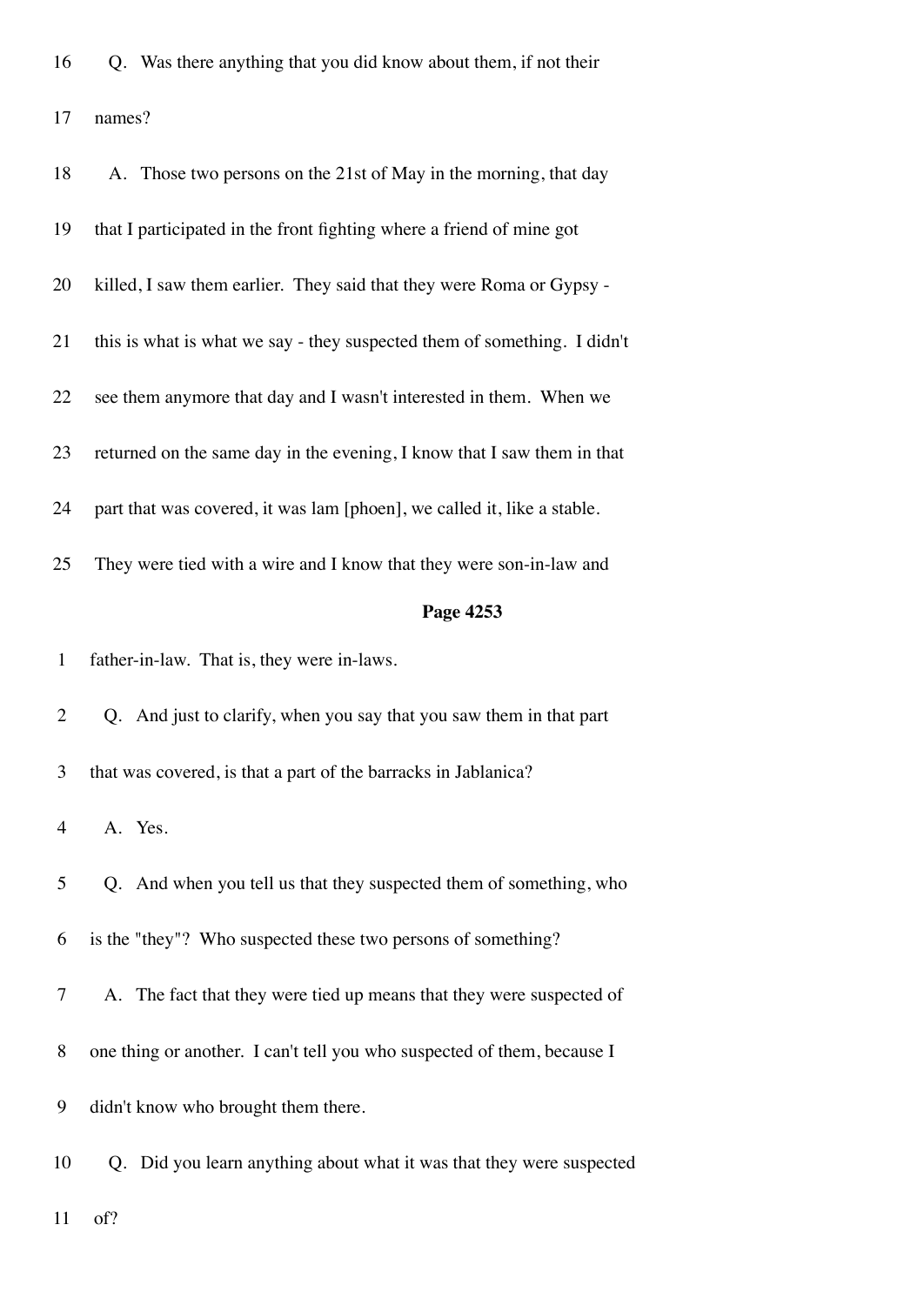| 12 |  | A. No, I don't know. I can't tell you. |  |
|----|--|----------------------------------------|--|
|----|--|----------------------------------------|--|

13 Q. What was the physical condition of these two people when you saw

14 them?

|  | 15 |  | A. I can't describe that. I can't describe it in fact. |
|--|----|--|--------------------------------------------------------|
|--|----|--|--------------------------------------------------------|

- 16 Q. Do you know what ultimately happened to those two persons?
- 17 A. No. I do know that Lahija, my first leader, said that I will
- 18 sent them to Drenica. I heard him say that. I don't know -- remember
- 19 with whom he was talking when I heard that. At that time, these words,
- 20 meaning if you send somebody to Drenica, you will see the end of that
- 21 person. That person was supposed to be executed.
- 22 Q. Did anyone tell you specifically that that's what that phrase

23 meant?

7

- 24 A. That was a phrase that was constantly used that. Was the meaning
- 25 of that phrase that I knew.

| $\mathbf{1}$   |  |  |  |
|----------------|--|--|--|
| $\overline{2}$ |  |  |  |
| $\mathfrak{Z}$ |  |  |  |
| $\overline{4}$ |  |  |  |
| 5              |  |  |  |
| 6              |  |  |  |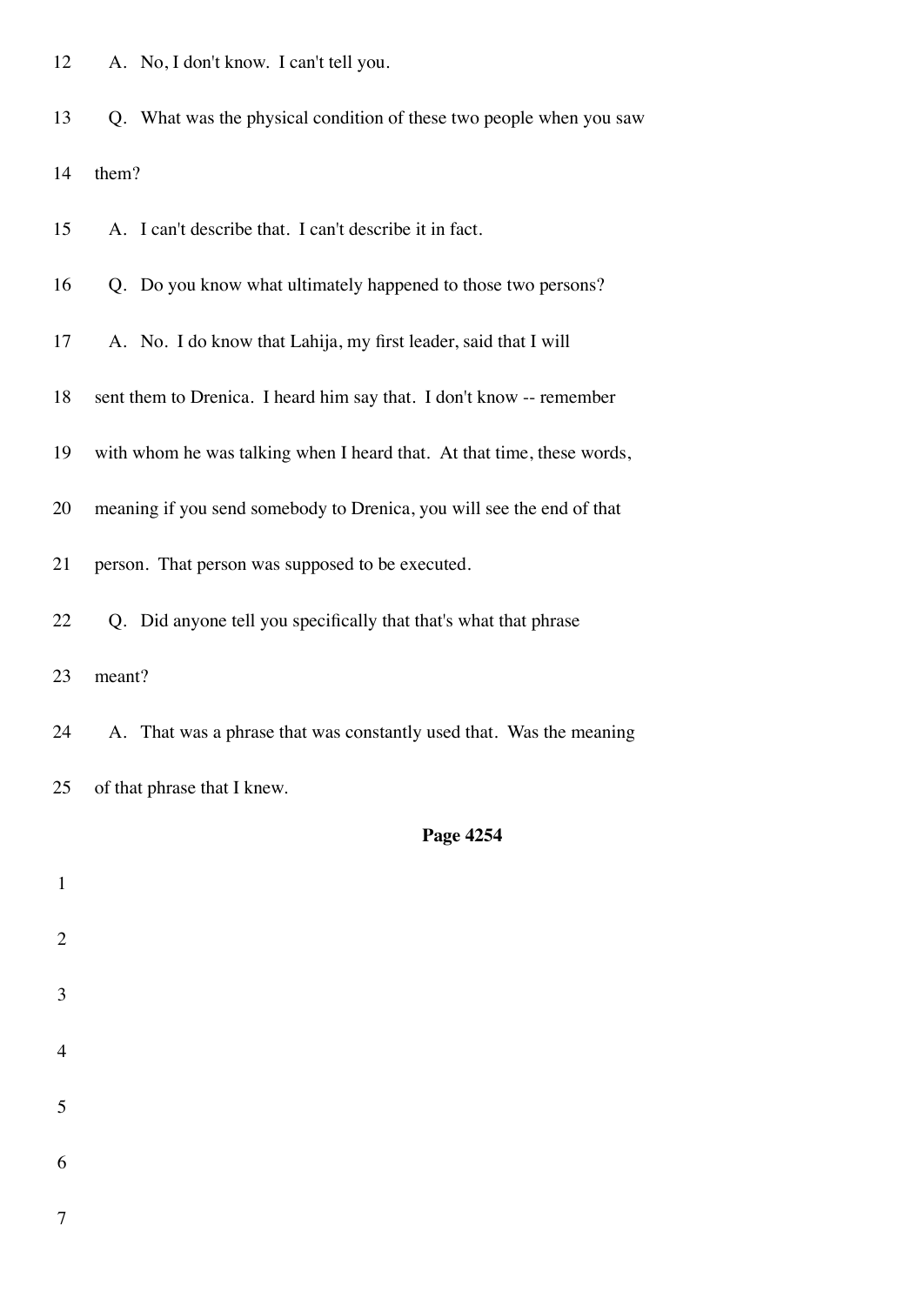| $8\,$            |                                                                                |
|------------------|--------------------------------------------------------------------------------|
| $\boldsymbol{9}$ |                                                                                |
| $10\,$           |                                                                                |
| 11               |                                                                                |
|                  | 12 Blank page inserted to ensure pagination corresponds between the French and |
|                  | 13 English transcripts.                                                        |
| 14               |                                                                                |
| $15\,$           |                                                                                |
| 16               |                                                                                |
| $17\,$           |                                                                                |
| $18\,$           |                                                                                |
| 19               |                                                                                |
| $20\,$           |                                                                                |
| $21\,$           |                                                                                |
| $22\,$           |                                                                                |
| 23               |                                                                                |
| 24               |                                                                                |
| 25               |                                                                                |
|                  | Page 4255                                                                      |
| $\mathbf{1}$     | Q. Witness, was there somebody else at that barracks at some point             |

2 that was detained, someone that you knew from before?

3 A. Yes.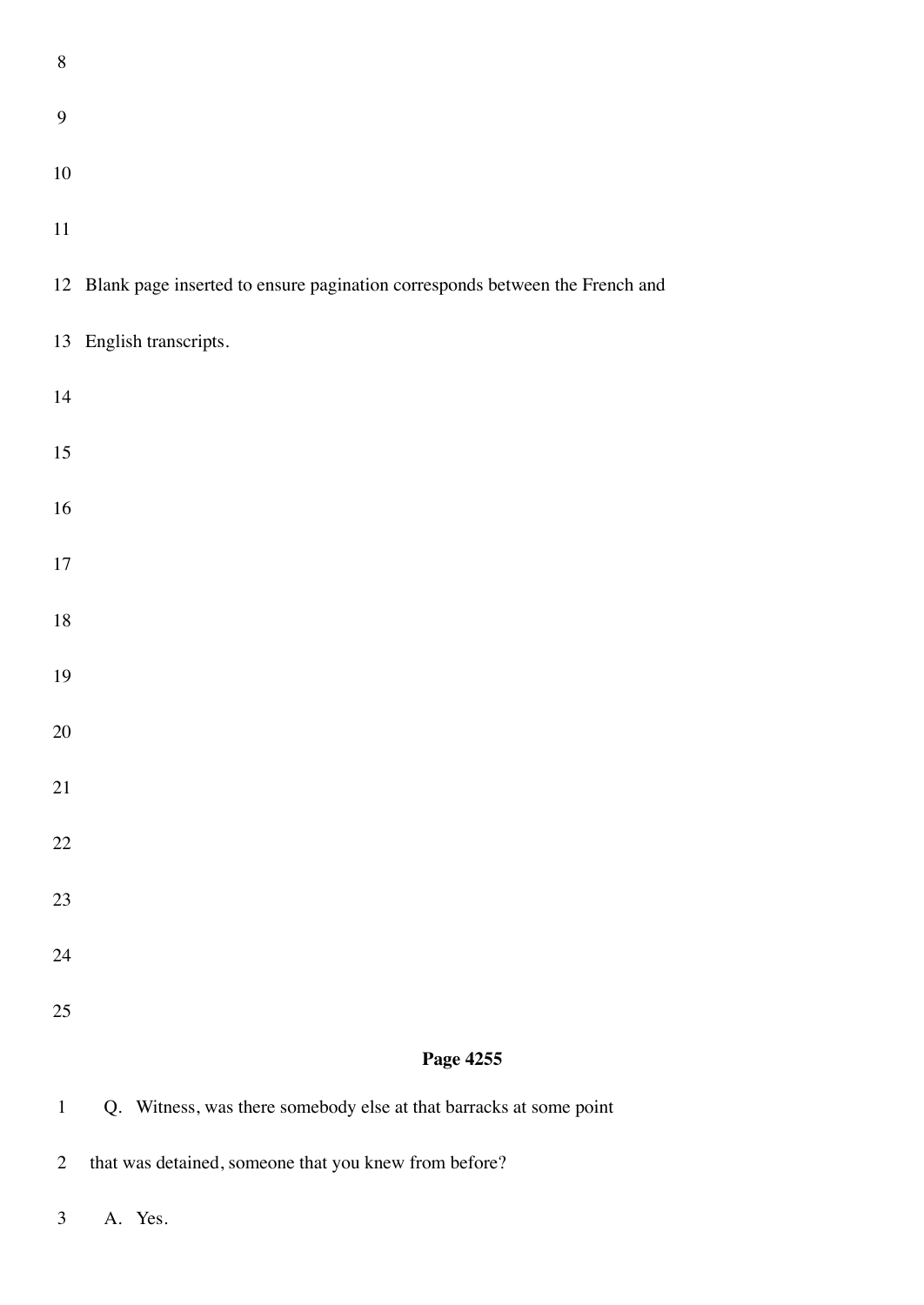| Q. Who was that? |  |  |  |  |  |
|------------------|--|--|--|--|--|
|------------------|--|--|--|--|--|

| 5 <sup>5</sup> |  | A. There were two persons. I met them when I was coming from |  |  |
|----------------|--|--------------------------------------------------------------|--|--|
|----------------|--|--------------------------------------------------------------|--|--|

6 Albania. I don't know exactly at what time I met them. It might have

7 been the beginning of July or the mid-July.

8 Q. Can you tell us the names of those two persons?

9 A. Yes.

10 Q. And what are those name, please. We are in private session.

11 A. Yes, I know. Pal Krasniqi from Kline and Skender Kugi from a

12 village close by to the village that I come from.

13 Q. What was the physical condition of those two persons when you saw 14 them?

15 A. That day I stopped before the door, I was with a group of

- 16 friends. They were from Drini Valley. Most of them were Catholics some
- 17 of them I knew from before. We were returning from Albania. We stopped
- 18 there because I used to go to that headquarters to meet some friends.
- 19 When we went inside I saw those two persons. Lahi had told me, Do you
- 20 know them? Do you know your neighbour? I said, Yes, what has he done,
- 21 why is he here, I said. You -- you don't know that he was a big fish,
- 22 meaning a big spy. This is how I understood the word to mean. He said,
- 23 he has worked for UBD, Yugoslavia secret service and then I asked, I
- 24 asked I talked with Pal because his brother is a friend of mine, even
- 25 today. And for the sake of his brother, I asked him he said, I don't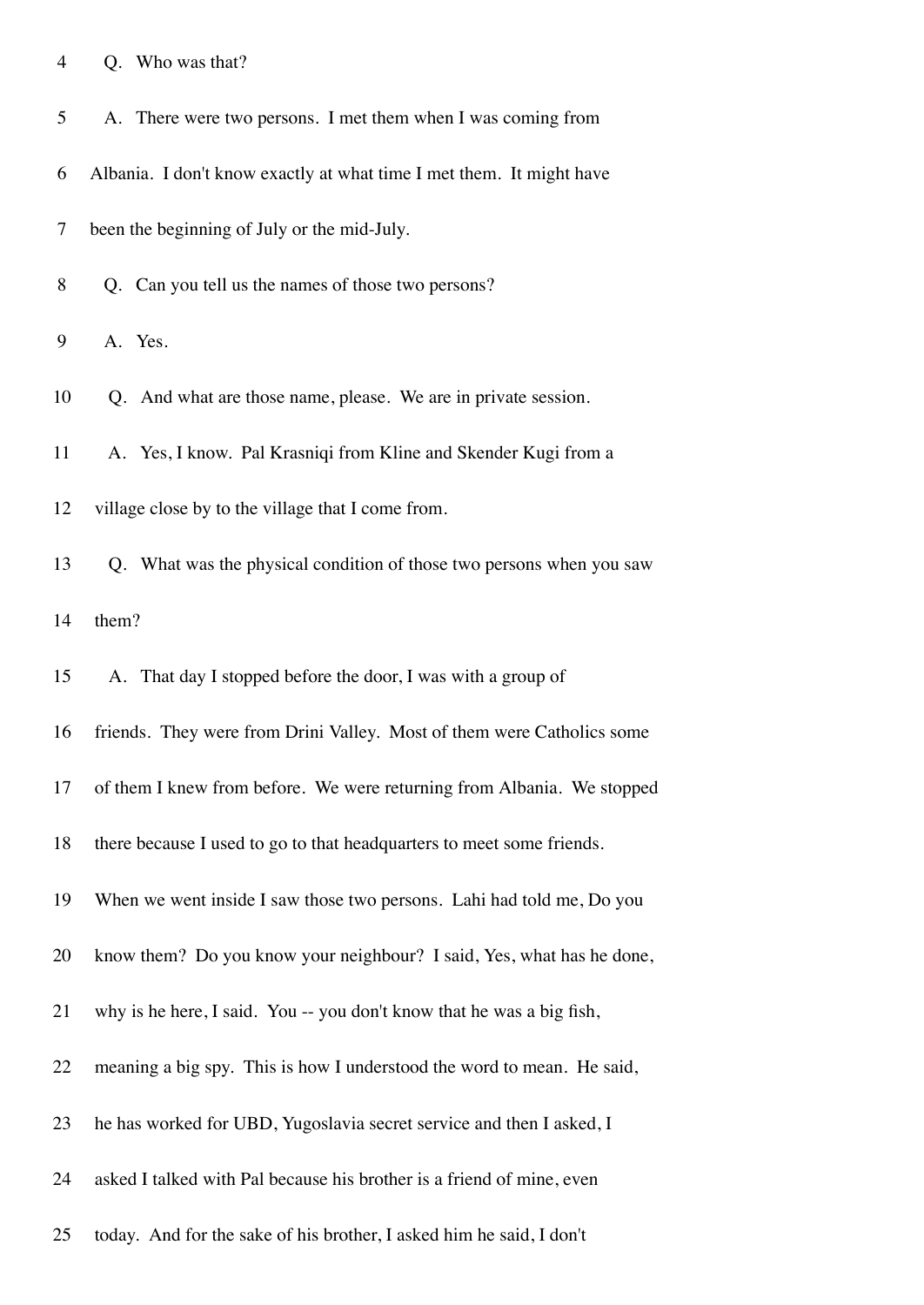| $\mathbf{1}$   | know why I'm here. I came here to enlist to become a KLA soldier. I       |
|----------------|---------------------------------------------------------------------------|
| $\overline{2}$ | stayed as a soldier for one week and then they suspected me to be a spy   |
| 3              | and they brought me here, he told me. I saw it with my own eyes. He was   |
| $\overline{4}$ | maltreated. He was reading a book that I saw him.                         |
| 5              | Q. And when you say he was maltreated could you explain briefly how       |
| 6              | he looked?                                                                |
| $\overline{7}$ | A. I don't know how to put it. Somebody beats you, you can see the        |
| $8\,$          | marks of the beating. You can always tell when somebody is badly beaten.  |
| 9              | Q. Did either of these two persons say anything to you about the          |
| 10             | accusations against them, that they were a spy, or a big spy?             |
| 11             | A. Didn't tell me anything. Pal told me that. After Lahi left             |
| 12             | together with Bandash. I don't know his true name even now. I asked Pal   |
| 13             | myself. I told him Pal tell me, why are you here, what have you done?     |
| 14             | He said, They have maltreated me greatly. They forced me to admit to      |
| 15             | them that an inspector from Peja sent me to get information from KLA. He  |
| 16             | said, Then I accept it because they were beating me and I said Yes, and I |
| 17             | said to him You shouldn't have accepted this but I understand what it     |
| 18             | means to -- when you are forced to admit something, because I tried it on |
| 19             | my own back at a later time.                                              |
| 20             | Q. Just so that we're clear when you say he told you that he had          |
| 21             | been forced to admit that an inspector had sent him to get information    |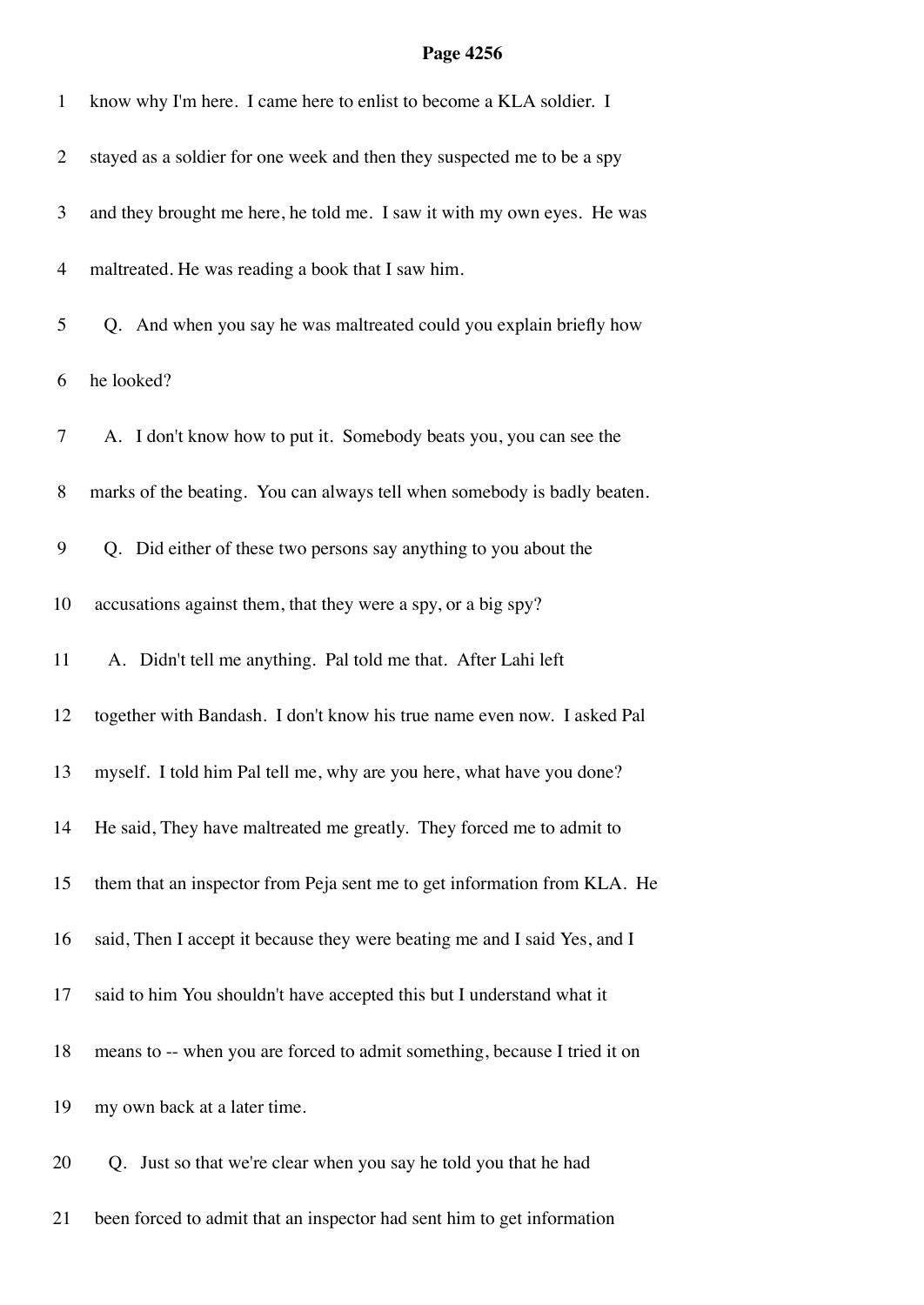- 22 about the KLA, and inspector for whom?
- 23 A. It was an inspector from Peja. His name was Aca. Almost
- 24 everybody in Peja knew that person. An inspector is somebody who is
- 25 supposed to capture people who commit a theft or rob something.

- 1 Q. I'm sorry, just to be clear, this is -- who does this inspector
- 2 work for?
- 3 A. He worked for the Serb service.
- 4 Q. Could you explain, if you know, what ultimately happened to
- 5 Skender Kugi and Pal Krasniqi?
- 6 A. When I left them the day, I went towards Malisevo. It was July.
- 7 This is what I remember, if I am not wrong even though much time was
- 8 elapsed. Then we arrived in Drenica and towards Likovc there are several
- 9 villages there. Isdrime [phoen] was the last point. When you come from
- 10 Kline and between Kline and Istog then we went in that direction right at
- 11 Drenace village. Then I borrowed a car from a friend and we drove -- all
- 12 over those villages to arrive at the village where my family lives. I
- 13 met my relatives and I told my uncle about these two persons whom he too
- 14 knew. I told him they were suspected of being collaborators, of being
- 15 spies. My uncle said I don't believe that, because -- we were talking
- 16 more about Skender because he said Skender was a person whom he knew, and
- 17 there were many persons -- there were certificates to prove that he sent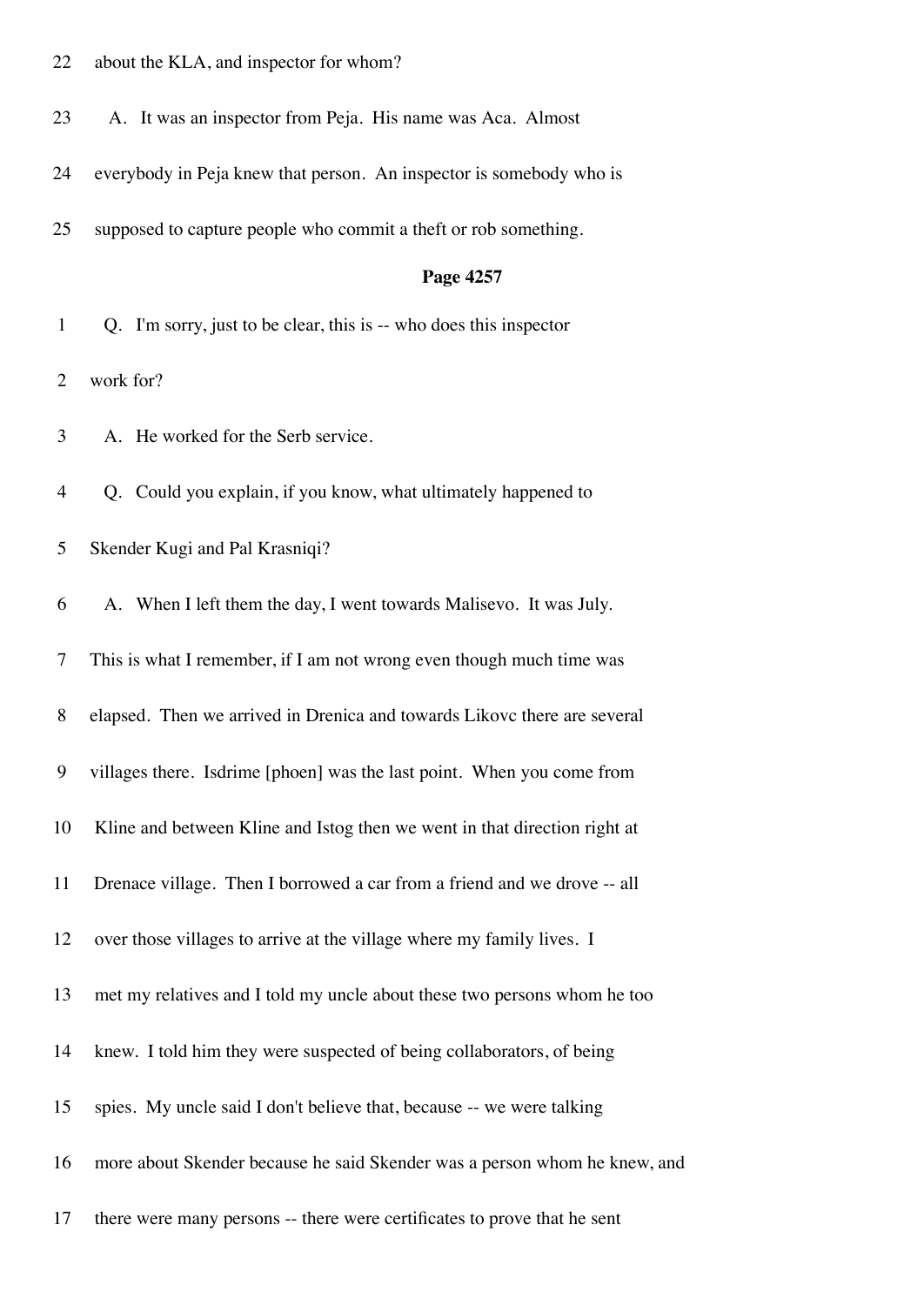| 18 | foodstuffs to the KLA, food provisions. And my uncle said, I don't        |
|----|---------------------------------------------------------------------------|
| 19 | believe that, because he will to work with the Serbs. He had to get       |
| 20 | commodities, goods from them. But I don't think he has -- he is a spy,    |
| 21 | so he told me. If you can do something about him, please do that, to      |
| 22 | save him.                                                                 |
|    | 23 (redacted)                                                             |
|    | 24 (redacted)                                                             |
|    | 25 (redacted)                                                             |
|    | Page 4258                                                                 |
|    | 1 (redacted)                                                              |
|    | 2 (redacted)                                                              |
|    | 3 (redacted)                                                              |
|    | 4 (redacted)                                                              |
|    | 5 (redacted)                                                              |
| 6  | I don't know about Pal. After the offensive, after the attacks,           |
| 7  | I heard that -- it was September -- I don't know what happened to them    |
| 8  | after that. I met his brother after the war. He said I don't know, his    |
|    | 9 (redacted)                                                              |
| 10 | with him I told him -- I went to KLA that he had no heard about him after |
| 11 | that.                                                                     |
| 12 | Q. And after -- after Skender died, do you know what happened to the      |
| 13 | body?                                                                     |
|    |                                                                           |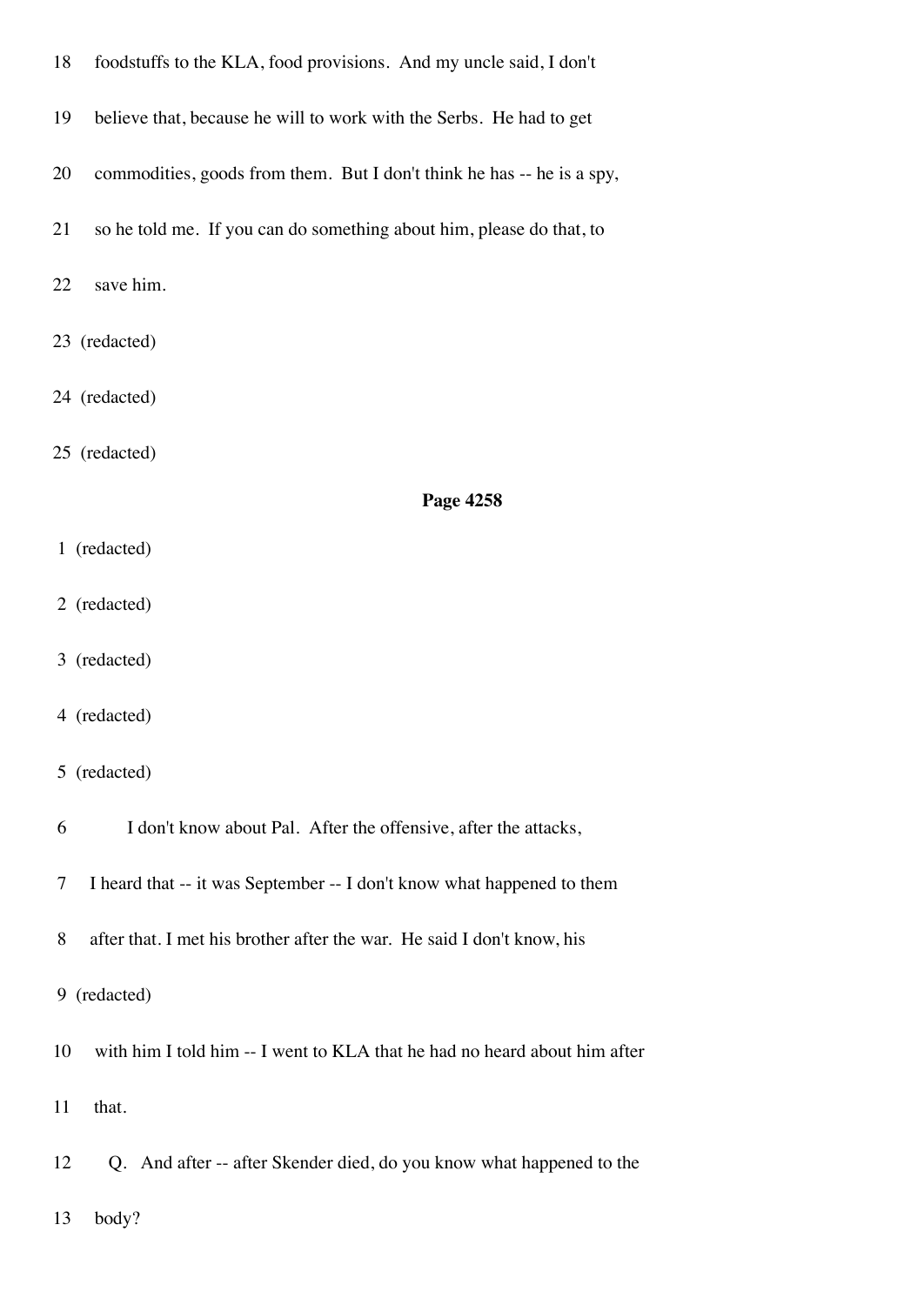| 14             | A. Yes. He was buried nearby. There was a building meant to be an        |
|----------------|--------------------------------------------------------------------------|
| 15             | ambulance it was not finished yet. He was buried behind that building.   |
| 16             | I heard that his family tried to find out about him. They wanted to take |
| 17             | away his body from that place. Somebody in Jablanice told me that they   |
| 18             | took him to another place where some relatives of his were living. This  |
| 19             | is what I heard. I didn't see it with my own eyes.                       |
| 20             | Q. Do you know where he was ultimately buried?                           |
| 21             | A. I thought first he was buried in Jablanice. Then his body was         |
| 22             | buried in Irzniq. Some soldiers accompanied him. I don't know where.     |
| 23             | This is what I heard, that he was buried in Irzniq.                      |
| 24             | Q. And who did you hear this from?                                       |
|                |                                                                          |
| 25             | A. I heard this in Jablanice. From some friends.                         |
|                | Page 4259                                                                |
| $\mathbf{1}$   | Q. When you say some soldiers accompanied him, what does that mean?      |
| $\overline{2}$ | A. I heard. This is what I heard, I'm saying. That some soldiers         |
| 3              | accompanied him and that he was buried with military honours. This is    |
| $\overline{4}$ | what I heard.                                                            |
| 5              | Q. Did you speak to anyone about the fact that you had heard that he     |
| 6              | had been buried with military honours?                                   |
| 7              | A. Yes. I talked with Lahi about that. Asked him, I told him that        |
| 8              | I have heard that he was buried with military honours. I remember you    |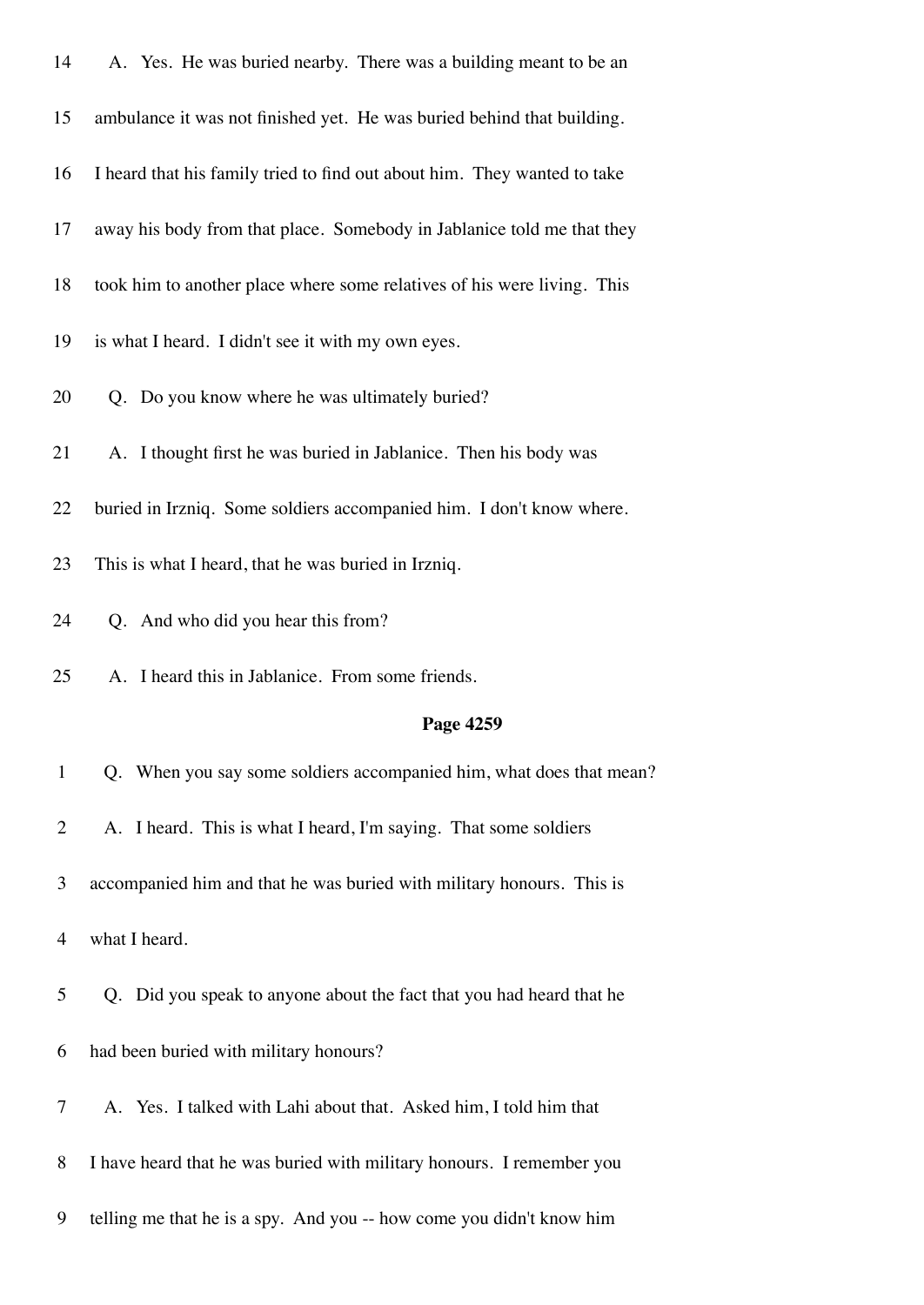| 10             | even though he was your neighbour? He said, Forget about that. These    |
|----------------|-------------------------------------------------------------------------|
| 11             | are rumours. So I didn't pursue it further.                             |
| 12             | Q. And you mentioned Lahi and you mentioned him a couple of other       |
| 13             | times.                                                                  |
| 14             | When you mention Lahi, is that the same person? I'm sorry, let          |
| 15             | me ask this first. Who is Lahi when you talk about him here?            |
| 16             | A. Lahi is the same person that I have been mentioning all over         |
| 17             | here, in my statement. His name is Lahi Ibrahimaj. His pseudonym was    |
| 18             | Magjupi first. That is the person that I'm talking about.               |
| 19             | Q. And when you say that Lahi told you that these are rumours what      |
| 20             | was he talking about? They were rumours that he was a spy or there were |
| 21             | rumours that he was buried with military honours?                       |
| 22             | A. He meant that they were words. Words he meant, the military          |
| 23             | honours. He said, Forget about them that is not true. This is what the  |
| 24             | implication of his word. That was the answer to my question, when I     |
| 25             | asked him, that I heard that he was buried with military honours.       |
|                | Page 4260                                                               |
| $\mathbf{1}$   | Q. Witness, apart from the persons that you have named, if you could    |
| $\overline{2}$ | just answer yes or no to this question. Did you see other persons being |
| 3              | detained at Jablanica in that barracks?                                 |

- 4 A. Yes.
- 5 Q. You've mentioned -- some of the people you have mentioned have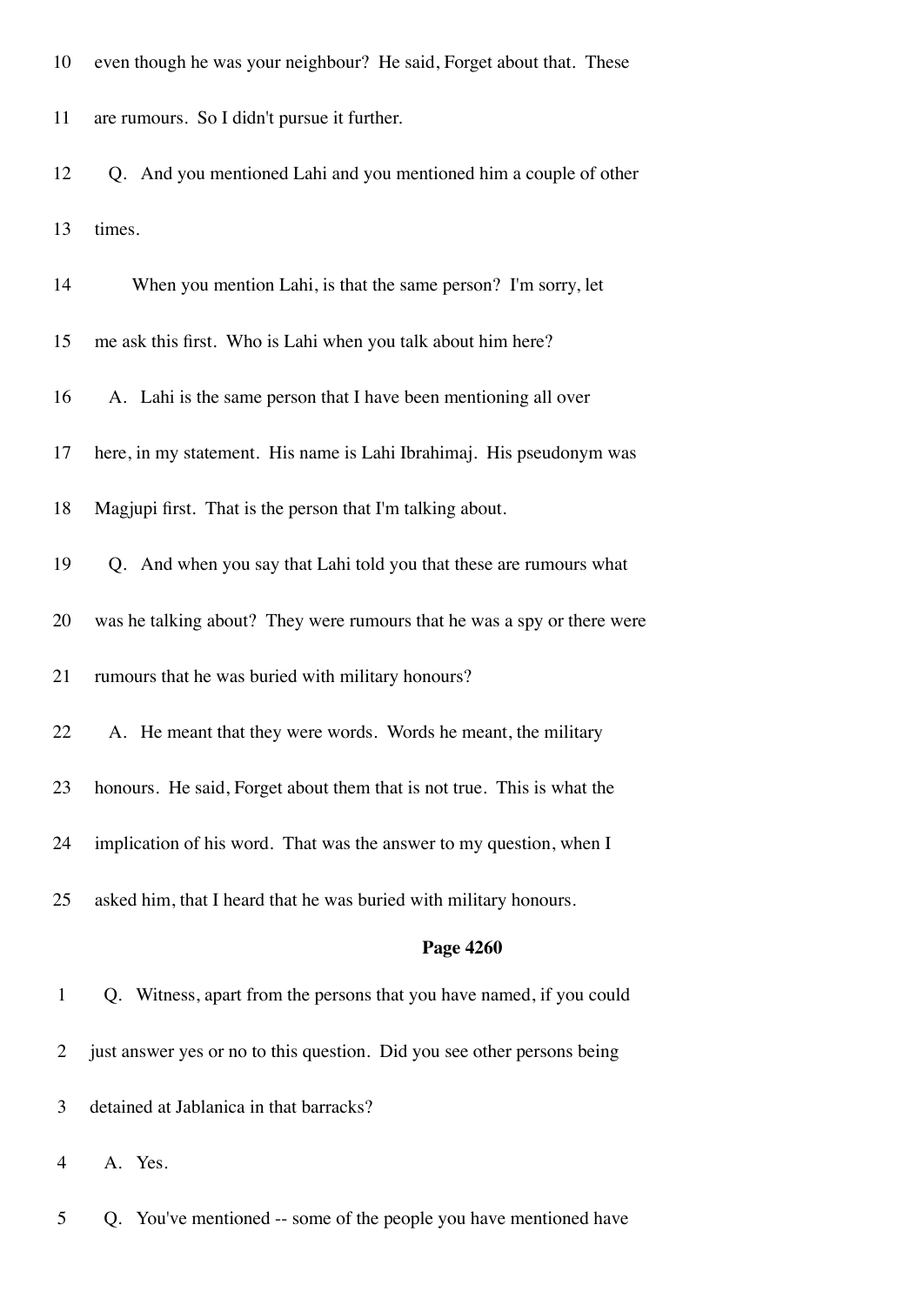| 6      | been -- you mentioned that they showed signs of being beaten. Did you     |
|--------|---------------------------------------------------------------------------|
| $\tau$ | actually yourself see these people, these detainees being beaten?         |
| 8      | A. Yes, I've seen them.                                                   |
| 9      | Q. And just from what you've seen, could you name some of the people      |
| 10     | that you saw carrying out these beatings, if you know their names? And    |
| 11     | bearing in mind we are in private session.                                |
| 12     | MR. GUY-SMITH: Excuse me Your Honour, I'm going to at this point          |
| 13     | interpose an observation. Which I think is more than just being on --     |
| 14     | it's Monday I had had some rest over the weekend. But this entire line    |
| 15     | of questioning is outside the matters charged in our indictment, it deals |
| 16     | with an entirely different geographical area. Deals with an entirely      |
| 17     | different participants. I believe I understand some of the reason why     |
| 18     | the Prosecution may be seeking this testimony. However, they are in a     |
| 19     | better position than I, of course, to explain that to the Court if need   |
| 20     | be. But with regard to the last question asked which is the names of      |
| 21     | people, unless those names are in some way connected to people who are on |
| 22     | trial here, I think that it stretches the bound the relevance.            |
| 23     | JUDGE PARKER: Mr. Shin.                                                   |
| 24     | MR. SHIN: Your Honour, I believe Mr. Guy-Smith anticipated my             |
| 25     | response, which is that these -- these events do go to the widespread or  |
|        | Page 4261                                                                 |

1 systematic nature of these incidents.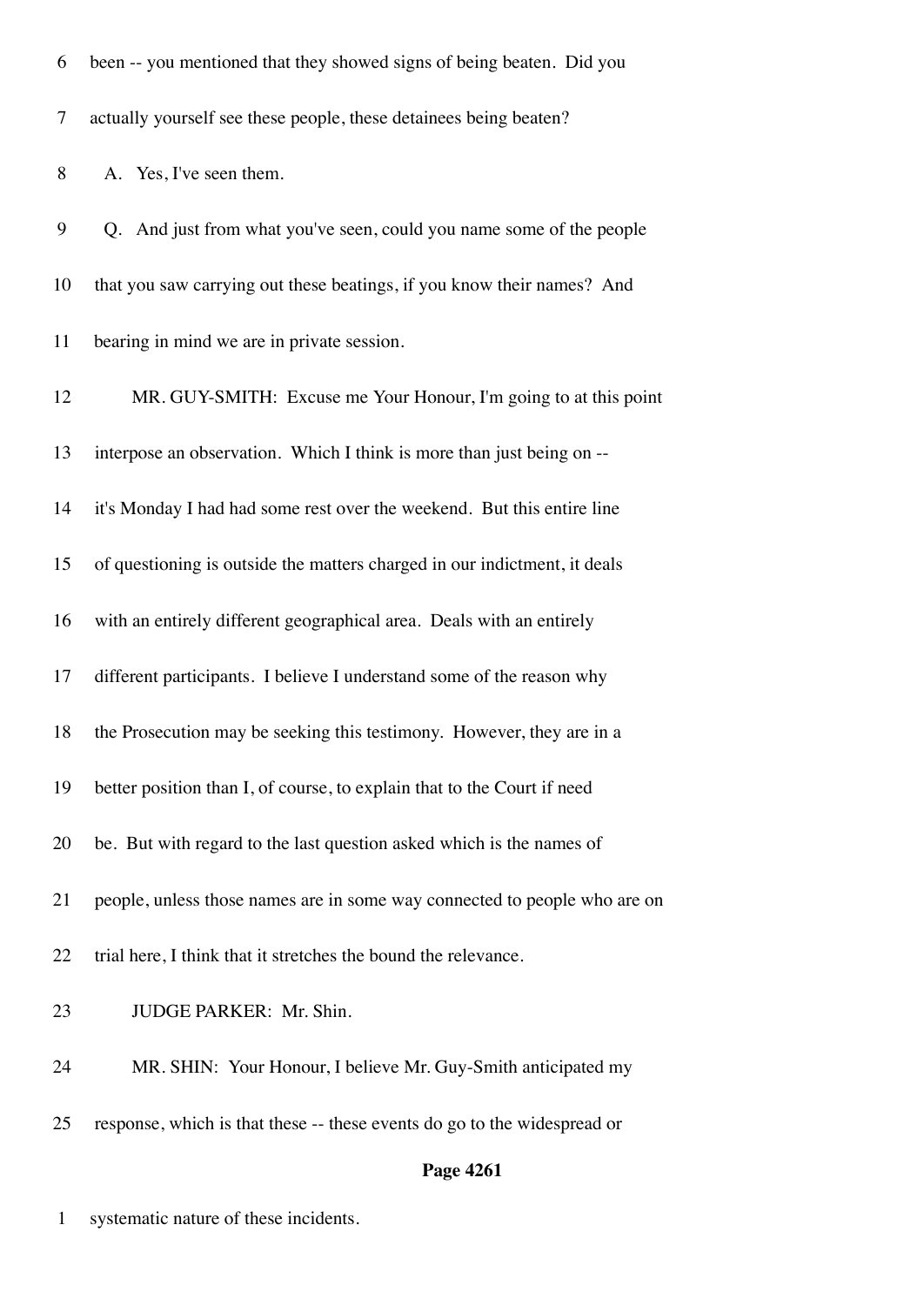| <b>JUDGE PARKER:</b> And the names? |  |
|-------------------------------------|--|
|                                     |  |

4 JUDGE PARKER: The names.

| 5  | MR. SHIN: With regard to the names I would submit that the names         |
|----|--------------------------------------------------------------------------|
| 6  | of these persons engaged in these beatings go to first of all,           |
| 7  | completeness of the story. And secondly, they go to some indication of   |
| 8  | the nature of this widespread and systematic event. In other words, and  |
| 9  | I don't wish to anticipate too much the witness's testimony on this      |
| 10 | point, but the persons who are involved in it, the persons who is are    |
| 11 | involved in the direct beatings do reflect the manner in which these     |
| 12 | incidents were carried out in this particular place, and we would submit |
| 13 | that is this a as spent of the widespread and systematic nature of these |
| 14 | crimes which is relevant to this case.                                   |
| 15 | JUDGE PARKER: Thank you.                                                 |
| 16 | Carry on, Mr. Shin. The decision is that there is a potential            |
| 17 | relevance                                                                |
| 18 | MR. SHIN:                                                                |
| 19 | Q. Witness, bearing in mind that we are in private session, of the       |
| 20 | beatings that you saw yourself now, that yourself saw, can you name some |
| 21 | of these -- can you name the persons that you saw carrying out those     |
| 22 | beatings?                                                                |
|    |                                                                          |

23 A. Before I give these names, is it possible to make an explanation?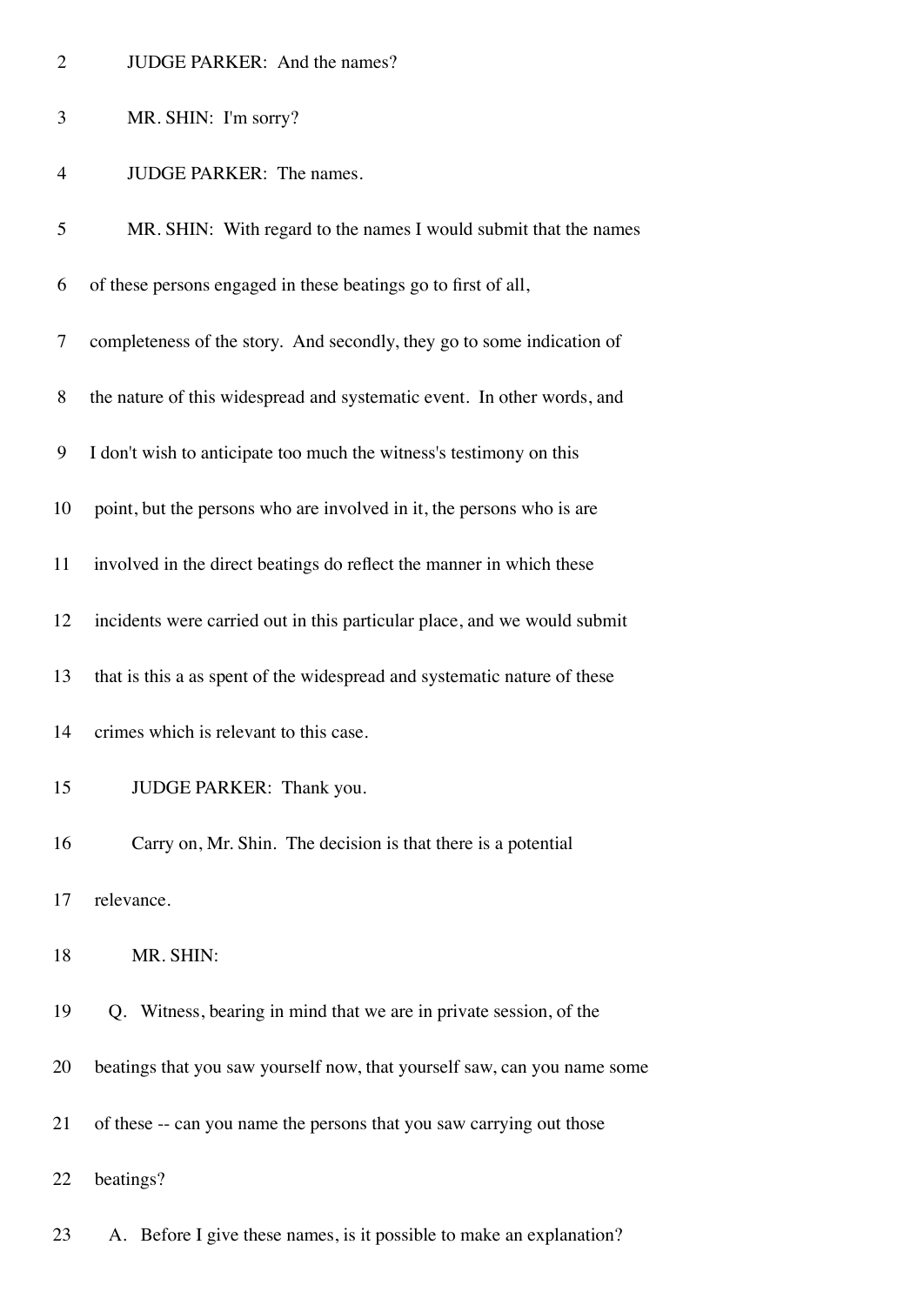24 I think it is useful to the Court and to the counsel as well. If I'm

25 allowed to make it.

| $\mathbf{1}$   | Q. Witness, if you could please try answering the question first and     |
|----------------|--------------------------------------------------------------------------|
| $\overline{2}$ | then provided an explanation. Could we do it that way?                   |
| 3              | A. Yes. I saw Lahi Ibrahimaj, when he beat Jah Bushati which I           |
| $\overline{4}$ | didn't mention. I saw Togeri. Idriz Bala was his name. I learned it      |
| 5              | later. In the beginning nobody knew it. He came to the Jablanica         |
| 6              | headquarters. Anybody he found he would beat them. I saw Bandashi. The   |
| $\tau$         | same thing. I could say the same thing about him as well. I saw Muftari  |
| 8              | and from what I know he was the person that took Jah Bushati and brought |
| 9              | him to the headquarters. And another one Xhevdeti, he was from           |
| 10             | Jablanica. I saw him once. I did not see him the same as the other       |
| 11             | people in the sense that                                                 |
| 12             | Q. Witness, did you wish to provide an explanation to that now?          |
| 13             | A. Yes, if I'm allowed to.                                               |
| 14             | Q. Yes. Please go ahead. Please go ahead and provide an                  |
| 15             | explanation of your answer.                                              |
| 16             | A. It is very difficult for me to be here and testify. I am an           |
| 17             | Albanian; that's what I think, at least. But there are people who are in |
| 18             | a more difficult position than me because -- because they have been      |
| 19             | accused. The people that I mentioned earlier and people of the same --   |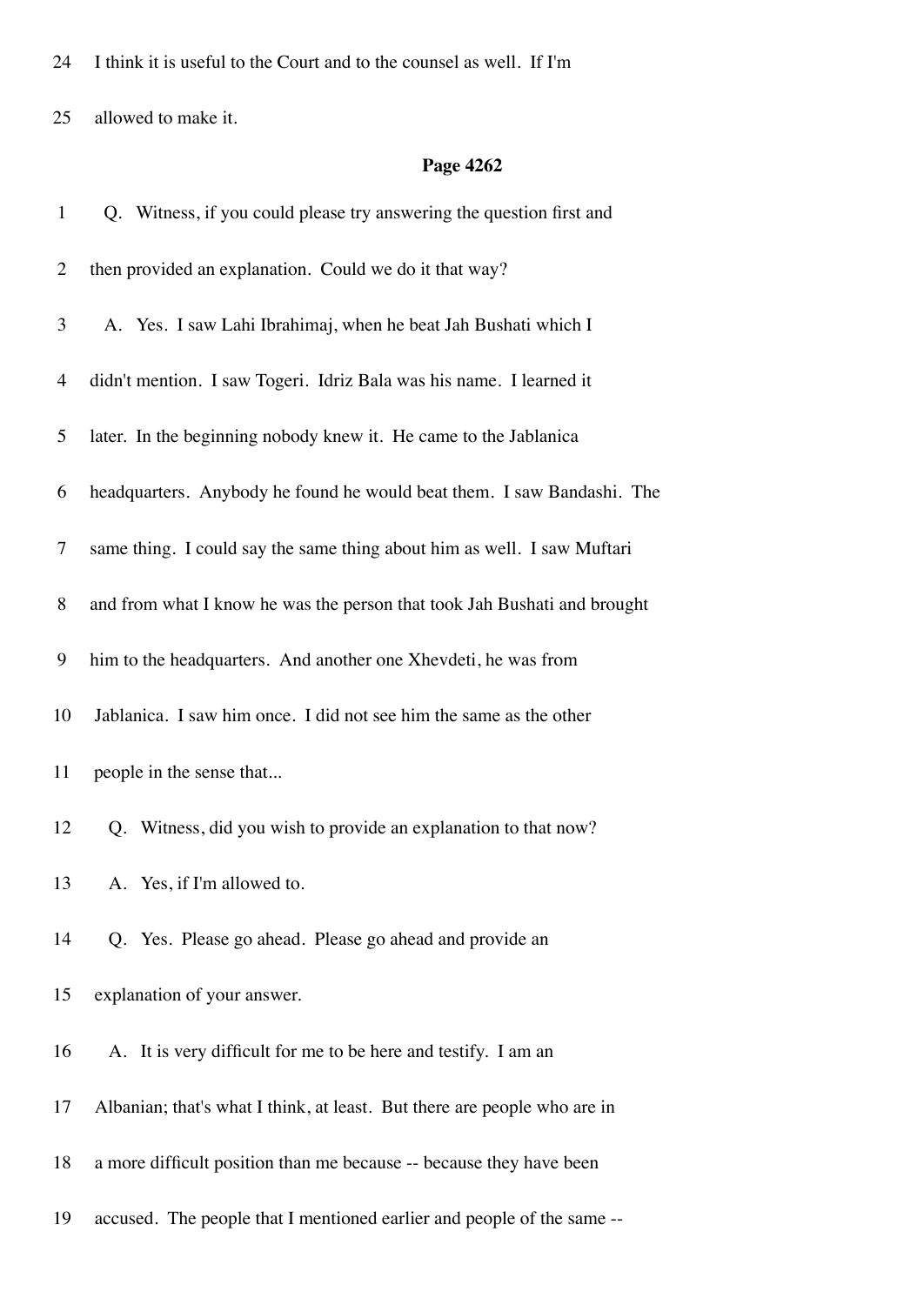- 20 of the same ilk, they have called me a traitor. Well, I've been in
- 21 prison in Nis for three months and three days.
- 22 THE INTERPRETER: Interpreter's correction: Imprisonment was for
- 23 three years and three months.
- 24 THE WITNESS: [Interpretation] I asked for a private session here,
- 25 because there are many criminals at large in Kosovo now. They have

#### **Page 4263**

| $\mathbf{1}$   | killed many people during the war and after the war as well. It was a     |
|----------------|---------------------------------------------------------------------------|
| $\overline{2}$ | very difficult situation after the war. I have had threats, there have    |
| 3              | been threats to my family, to my father --                                |
| $\overline{4}$ | MR. KHAN: I apologise for interpreting up the witness. And I              |
| 5              | know we are all very grateful that he has come to come to the Court to    |
| 6              | give his evidence and for Your Honours to assist that. But Your Honours,  |
| 7              | there is a difference between explaining testimony and going on a detour  |
| 8              | about matter about which in fact have not been raised in                  |
| 9              | examination-in-chief and I would ask Your Honours to -- exclude the       |
| 10             | witness commenting on matters which have not in fact been sought to be    |
| 11             | elicited in examination-in-chief. By all means, an explanation in         |
| 12             | relation to evidence but not in relation to collateral matters which need |
| 13             | not engage your Your Honours' time.                                       |
| 14             | JUDGE PARKER: Thank you, Mr. Khan for having concern at the time          |

15 but in the personal and political circumstance, think in fairness to the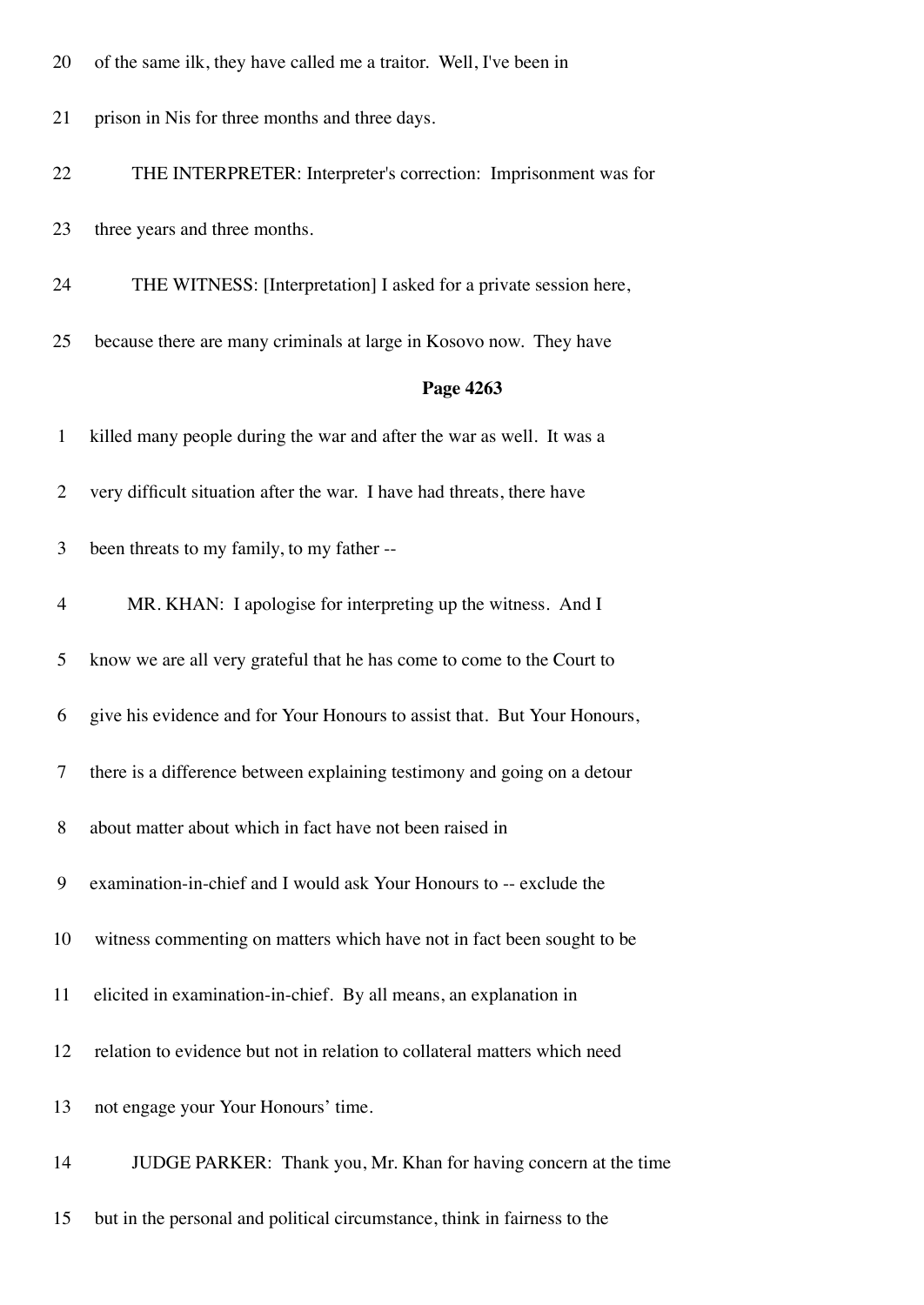|  | 16 witness, he should be allowed to express these matters that concern him |  |  |  |  |
|--|----------------------------------------------------------------------------|--|--|--|--|
|--|----------------------------------------------------------------------------|--|--|--|--|

- 17 deeply about his evidence.
- 18 If there is more that you wish to say.

| 19             | THE WITNESS: [Interpretation] Thank you. I don't want to take             |
|----------------|---------------------------------------------------------------------------|
| 20             | too much of your time myself. But these are many things that have         |
| 21             | followed me all the time, from the time of the war, in the prison, and    |
| 22             | now as well. And it's been very difficult for me to come here and give    |
| 23             | evidence. And that's why I have asked for it to be a private session.     |
| 24             | It's because of my family, of my relatives. There are many people who     |
| 25             | don't know about the things that have happened. Many people have been     |
|                | Page 4264                                                                 |
| $\mathbf{1}$   | killed after the war in Kosovo. They were innocent, they were killed      |
| $\overline{2}$ | only because they believed in one party or another party. I don't belong  |
| 3              | to any party, but I never said things that did not exist or did not       |
| $\overline{4}$ | happen, although I have been called a traitor. Those people can well      |
| 5              | remain there where they are in their lofty positions as patriots, while I |
|                |                                                                           |
| 6              | am here.                                                                  |
| 7              | This is an international court. This is not a court about Serbia          |
| 8              | as it's been called in Kosovo. And that's why I would like to apologise   |
| 9              | if I make any mistakes or give inaccurate dates because it's been a long  |

11 excited and nervous at this moment. That's all.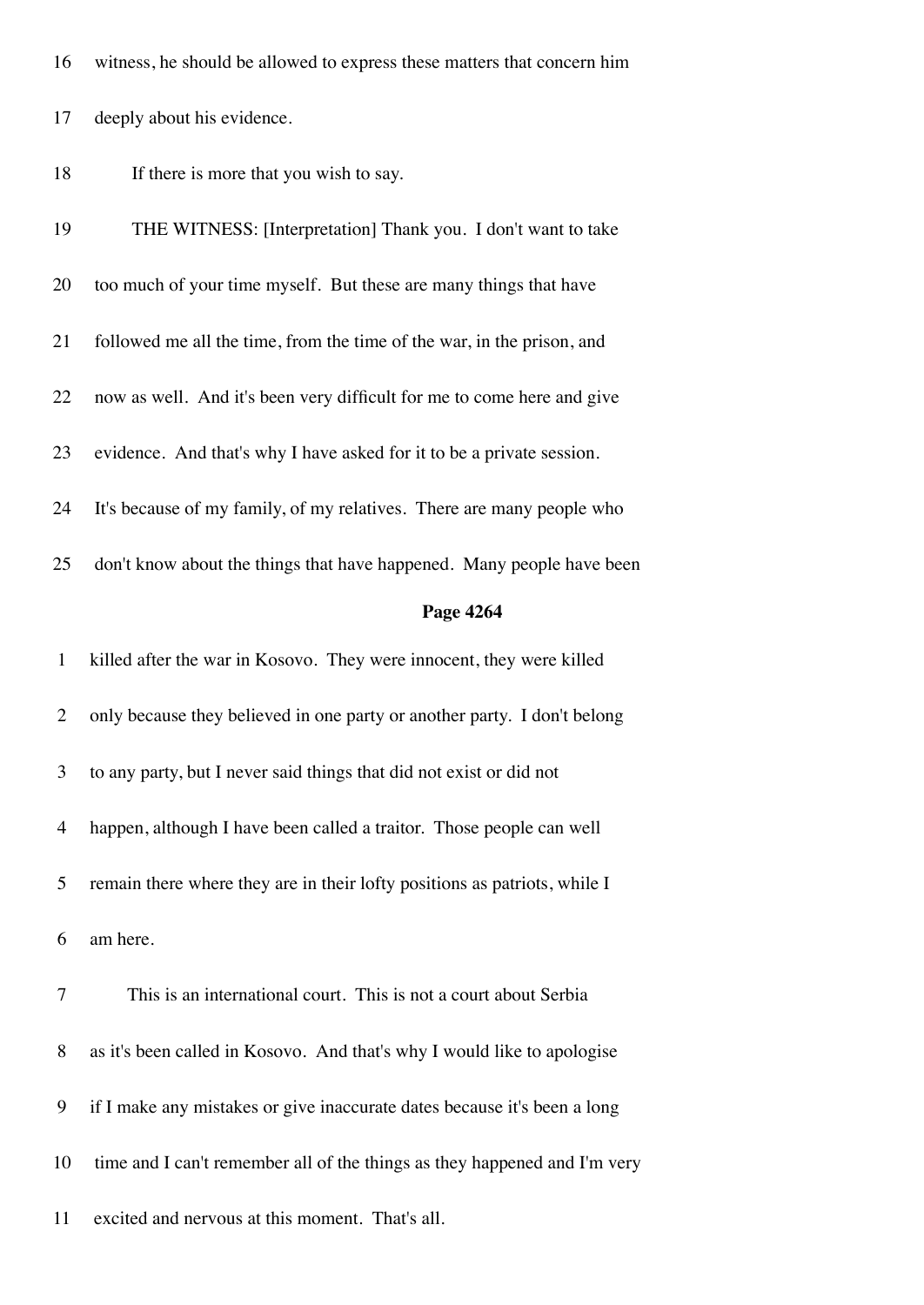| 12           | JUDGE PARKER: Thank you very much.                                       |
|--------------|--------------------------------------------------------------------------|
| 13           | Yes, Mr. Shin.                                                           |
| 14           | MR. SHIN:                                                                |
| 15           | Q. Thank you, Witness. To the best of your knowledge what was Lahi       |
| 16           | Ibrahimaj's position at Jablanica?                                       |
| 17           | A. At his home.                                                          |
| 18           | Q. I'm sorry my question may have come unclear. What was his --          |
| 19           | what was his position within the KLA at Jablanica?                       |
| 20           | A. In the beginning when I went to Jablanica, he was a commander. I      |
| 21           | can corroborate that with another fact. Because at the moment I went     |
| 22           | there to the barracks from the headquarters -- the headquarters was      |
|              |                                                                          |
| 23           | Lahi's house -- when I was sent to be admitted as a soldier. I met       |
| 24           | Leopardi. He admitted me as a soldier. He accepted me there.             |
| 25           | But how I knew that Lahi was a commander. This was because many          |
|              | Page 4265                                                                |
| $\mathbf{1}$ | people from the village came, some in uniform, some without a uniform,   |
| 2            | they came from various villages, and there was a list that he made that  |
| 3            | he put -- posted at the gate of the barracks and this list described the |
| 4            | people who had the right to go inside the barracks and the first name    |

- 6 this is the fact that showed me that he was the leader there.
- 7 Q. As far as you know, was there anyone in a more senior position to